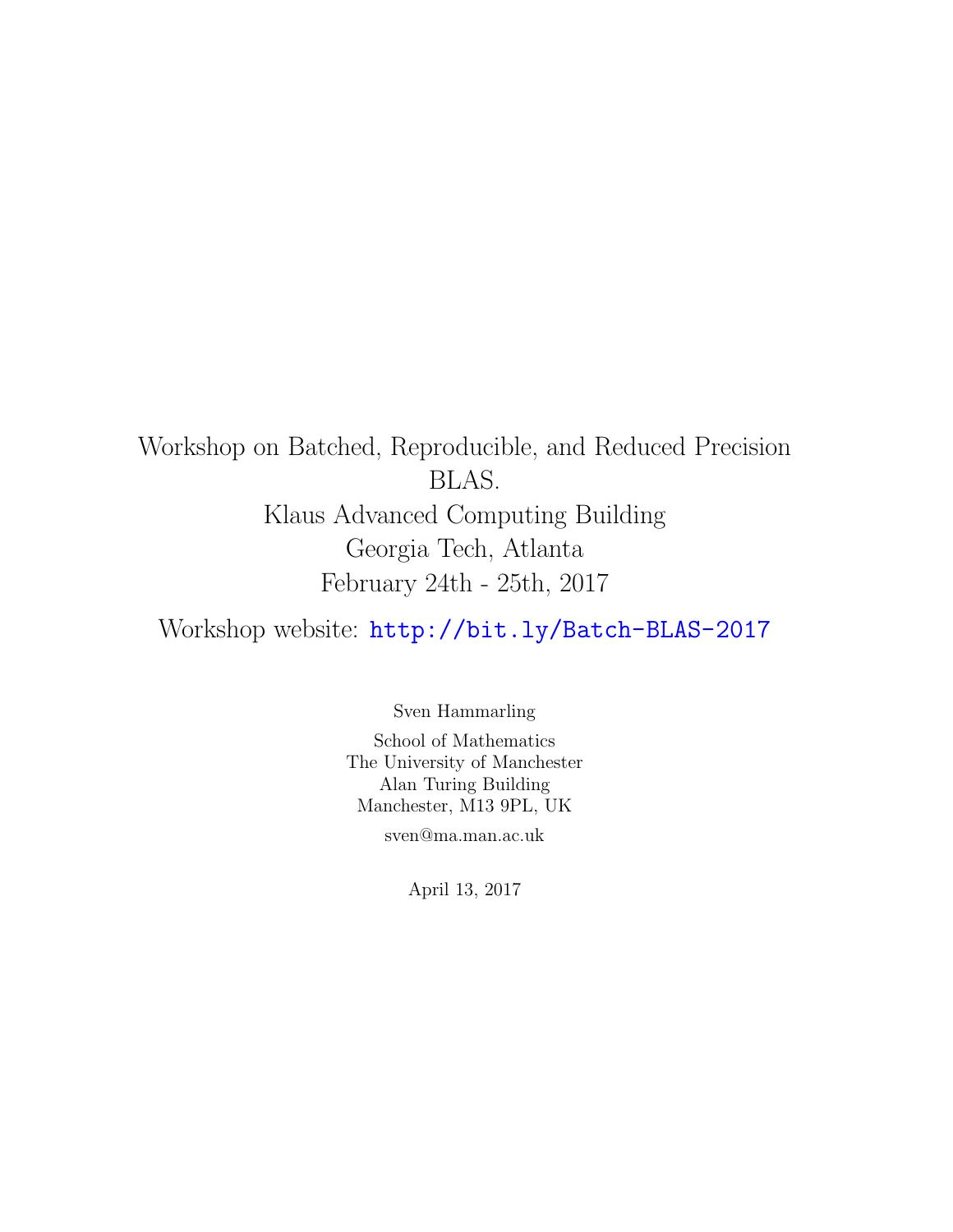# <span id="page-1-2"></span>1 Introduction

This was the second workshop intended to present and discuss proposals for a set of batched BLAS, a set of reproducible BLAS and a set of reduced, extended and mixed precision BLAS. The aim is to define a standard interface for each of these sets of BLAS. Information on the first workshop can be found at <http://bit.ly/Batch-BLAS-2016>.

The event also included a reception on the evening of the 23rd February and a dinner on the 24th February, both kindly sponsored by Intel.

The workshop was opened by Jack Dongarra with a welcome and an introduction to the workshop, as well as thanks to Pradeep Dubey, Jason Reidy and Anna Stroup of GATech and Jack's team at UCL for their help and organization, and to Intel for their financial support. Jack also reminded the attendees of an earlier community effort, the BLAS Technical Forum standard<sup>[1](#page-1-0)</sup>, published as a technical report on August 21, 2001, that presented a number of extensions to the BLAS, including sparse BLAS and extended and mixed precision BLAS. That was followed by each of the participants introducing themselves.

Jack's introduction was followed by a talk "Workshop, 18 May - 19 May 2016" by Sven Hammarling, which was intended to briefly remind or inform participants about the previous workshop.

Links to the talks can be found in the agenda for the above workshop web page, which also has links to further information on the Batched BLAS and the Reproducible BLAS. In addition there is a link to a draft paper on "A Proposal for a Next-Generation BLAS"<sup>[2](#page-1-1)</sup>, which was the subject Jim Demmel's talk at the workshop.

This report mainly highlights, briefly, those parts of the presentations that are immediately relevant to the purpose and aims of the workshop. A number of other interesting and important topics were raised, please see the presentations for the detail.

In the main and for the sake of brevity, only the discussions related to the proposals have been included. The discussion of the presentations does not necessarily reflect the order in which they were given.

# <span id="page-1-3"></span>2 The Batched BLAS

There were seven presentations directly related to the Batched BLAS (BBLAS). In particular, there were presentations discussing proposed specifications for a set of Batched BLAS routines. Jim Demmel's talk, mentioned above, is included in Section [5.](#page-4-0)

The Batched BLAS are intended for HPC applications where a large number of the same small matrix operations, such as matrix multiplication, can be applied simultaneously.

<span id="page-1-1"></span><span id="page-1-0"></span><sup>1</sup> <http://www.netlib.org/blas/blast-forum/>

<sup>2</sup>A Proposal for a Next-Generation BLAS, J. Demmel, G. Henry, X.S. Li, J. Riedy, P.T.P. Tang, February 16, 2017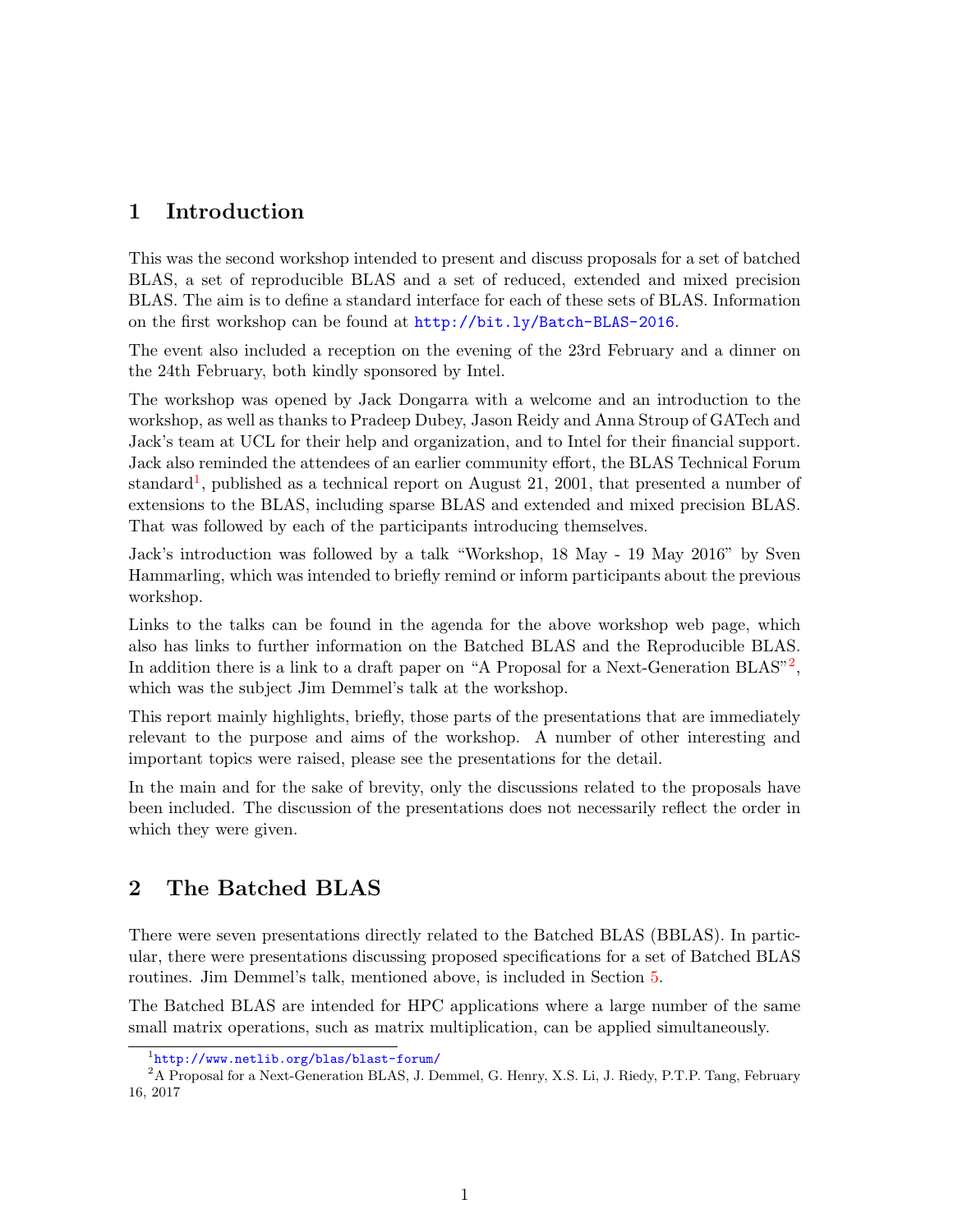## 2.1 BBLAS APIs and Memory Layouts

Sam Relton, University of Manchester

This presentation was principally concerned with the specification, or API, of the Batched BLAS, as well as the need to standardize the memory layout once an API has been chosen. The following APIs were discussed:

- 1. an API with a flag, *batch\_type* having the options BATCH\_VARIABLE and BATCH\_FIXED, to denote whether the batches all have fixed size, or if the batches are of variable size;
- 2. separate functions for BATCH VARIABLE and BATCH FIXED;
- 3. an API based on groups, where a group has batches of fixed size.

The following data layout options were considered:

- 1. pointer to pointer (P2P);
- 2. strided;
- 3. interleaved, for fixed batch size.

There was considerable discussion about the proposed API. Some of the issues raised included:

- the aliasing rules;
- concerns about the BATCH\_VARIABLE option for *batch\_type*, such as when to use that rather than several calls with BATCH FIXED, the amount of data needed when batch\_count is large;
- the effect of a large value of *batch\_count*;
- the number of cases that need to be implemented.

Other discussion centred on the notion of locality and if some utilities, such as the handle in CUBLAS, could be provided to help with the issues.

There was also discussion on the data layout issues, particularly on the interleaved format and whether, or not efficiency overrides complication for users.

#### 2.2 Autotuning Batched Kernels

Jacob Kurzak, ICL, UTK

This presentation first looked at the Cholesky factorization as a case study using the batched BLAS and an interleaved layout. Algorithmic variants and various tuning parameters were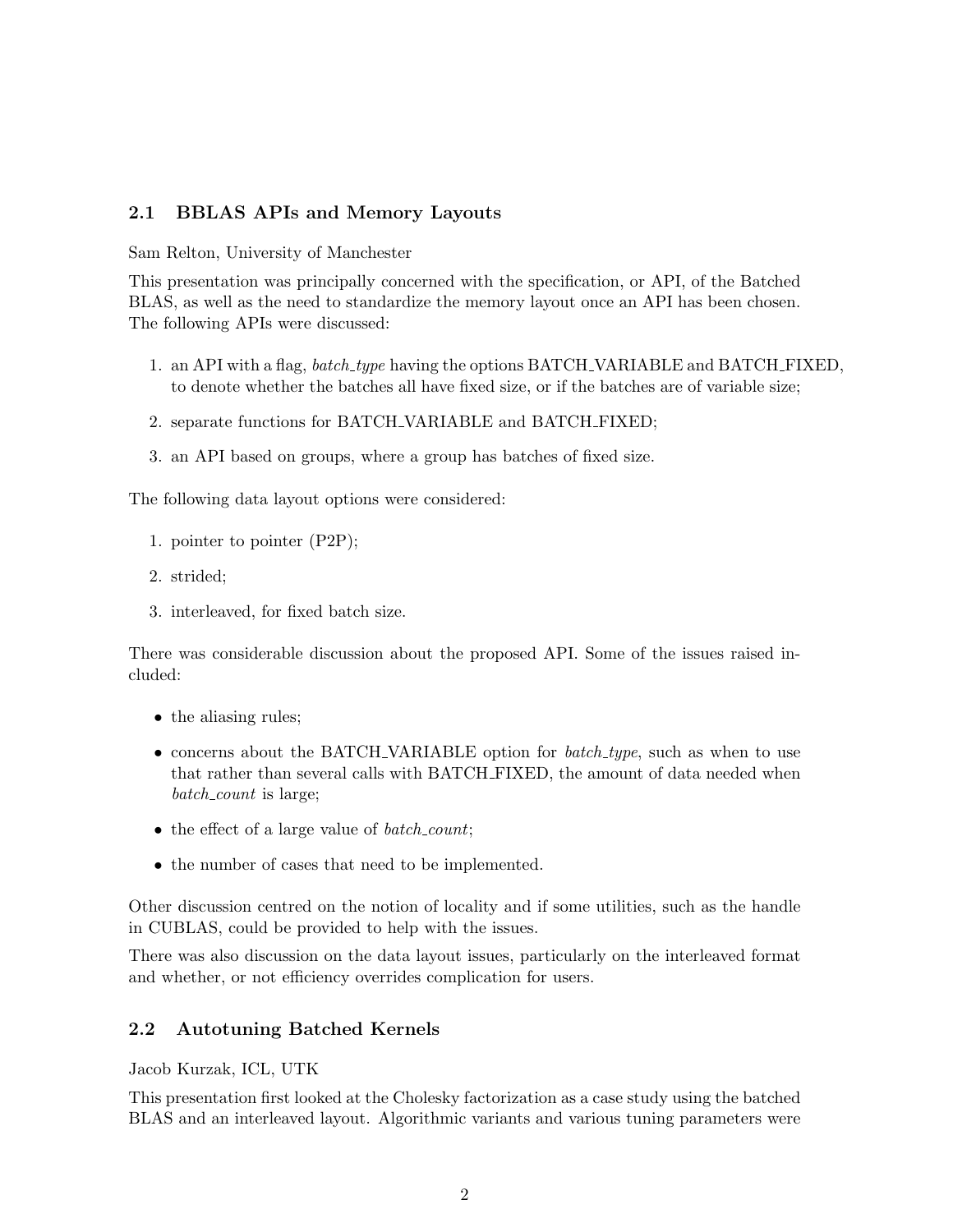considered. The presentation then described the bench testing environment for automated software testing, BEAST<sup>[3](#page-3-0)</sup> and the associated software autotuning infrastructure, BONSAI.

There was discussion about the tuning parameters considered in Cholesky. Some concerns were expressed about the lack of checking for positive definiteness since no synchronization takes place.

Following a question about pruning the search space in BONSAI, Jacob said that there is currently no discovery mechanism, but hopes that pruning will be considered in the future.

#### 2.3 A Proposed Modification to the Batch BLAS Interface

Ahmad Abdelfattah, ICL, UTK

In this presentation a few suggested modifications to the BBLAS API were made, particularly based on experience with  $MAGMA<sup>4</sup>$  $MAGMA<sup>4</sup>$  $MAGMA<sup>4</sup>$  examples from the LU factorization were given to illustrate the ideas.

#### 2.4 MAGMA Batched Computations: Approaches and Applications

Stan Tomov, ICL, UTK

In this presentation the BBLAS and batched LAPACK routines currently covered by MAGMA were described, as well as the interfaces of the routines and the design and optimization strategies used. A number of applications for which batch computations are appropriate, were also discussed.

#### 2.5 Compact Batched BLAS

Tim Costa, Intel MKL Team

This presentation described the Intel MKL BBLAS, particularly their Compact BBLAS, where the data layout is in the interleaved format and the API is based on groups. As in the first workshop, a nice table comparing various batched GEMMs was given.

## 2.6 KokkosKernels: Compact Layouts for Batched Blas and Sparse Matrix-Matrix multiply

Siva Rajamanickam, Sandia National Laboratories.

Kokkos<sup>[5](#page-3-2)</sup> is part of the Trilinos<sup>[6](#page-3-3)</sup> project. Kokkos Kernels provides a number of kernel routines, including some sparse and dense linear algebra kernels and in particular some Compact BBLAS. There is ongoing collaboration with the Intel MKL team and the ICL

<span id="page-3-0"></span> $^3$ <http://www.icl.utk.edu/research/profile/beast>

<span id="page-3-1"></span><sup>&</sup>lt;sup>4</sup>The ICL dense linear algebra library for GPU and multicore architectures. [icl.cs.utk.edu/magma/](http://www.icl.utk.edu/research/profile/magma)

<span id="page-3-2"></span> $^{5}$ <https://github.com/kokkos>

<span id="page-3-3"></span> $^6$ <https://trilinos.org/>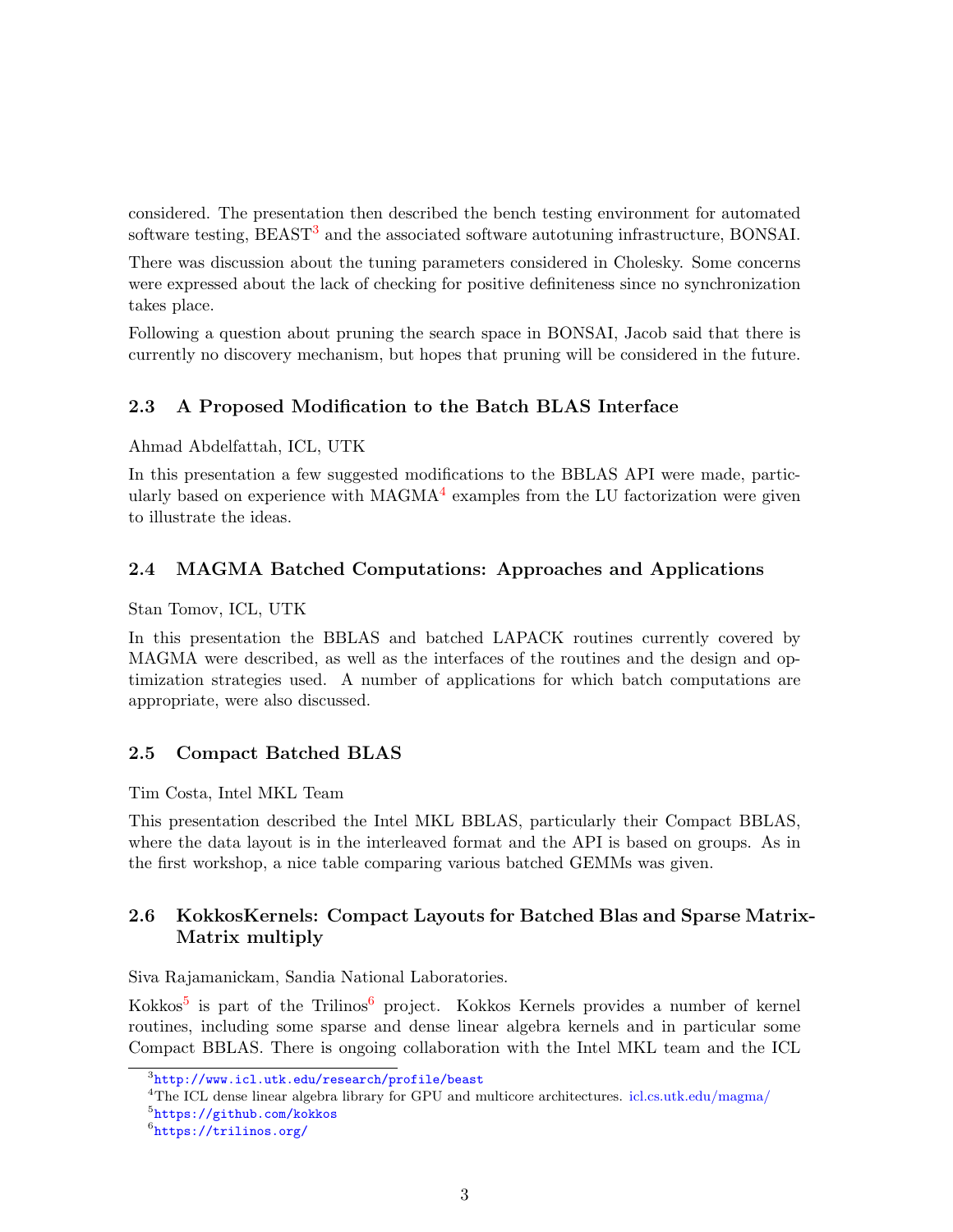MAGMA team. As well as discussion of the BBLAS, the work on a sparse matrix-matrix multiplication routine, SPGEMM was also presented.

# 3 Reproducibility

Software reproducibility concerns getting bitwise identical results from multiple runs of a program with the same input. This topic is included in the talk by Jim Demmel in Section [5.](#page-4-0)

# 4 BLAS for Different Precisions and Integer BLAS

BLAS for both reduced, extended and mixed precision are included in the talk by Jim Demmel in Section [5,](#page-4-0) as well as a talk by Piotr Luszczek on Half Precision Benchmarks. There was one presentation on a version of GEMM for integer, or quantized matrices.

## 4.1 Matrix Multiplication with Quantized matrices

#### Murat Guney, Intel MKL Team

A number of applications, such as speech and face recognition, were mentioned to motivate the need for integer matrix multiplication. An introduction to quantizing with integers and quantized matrices was also presented, as well as the API for the Intel version of IGEMM.

In answer to a question it was said that the quantized representation is not necessarily exact and that an error analysis has not yet been performed. Interaction with Google was mentioned.

# <span id="page-4-0"></span>5 Related Presentations

As well as Jim Demmel's talk, there were eight other talks presenting work related to the goals of the workshop.

## 5.1 A Proposal for a Next-Generation BLAS

#### Jim Demmel, UC Berkeley

The main goal of this presentation was to propose an interface to accommodate the current and future needs of the BLAS, including the standard BLAS, the mixed and new precision BLAS, the BBLAS and the reproducible BLAS. The API would be a wrapper around the existing BLAS when the semantics match. As mentioned in Section [1](#page-1-2) there is a draft paper on the workshop website that gives a fuller description of the proposal.

Although the proposal covers a large number of routines, it is not proposed that everything necessarily be implemented, or optimized.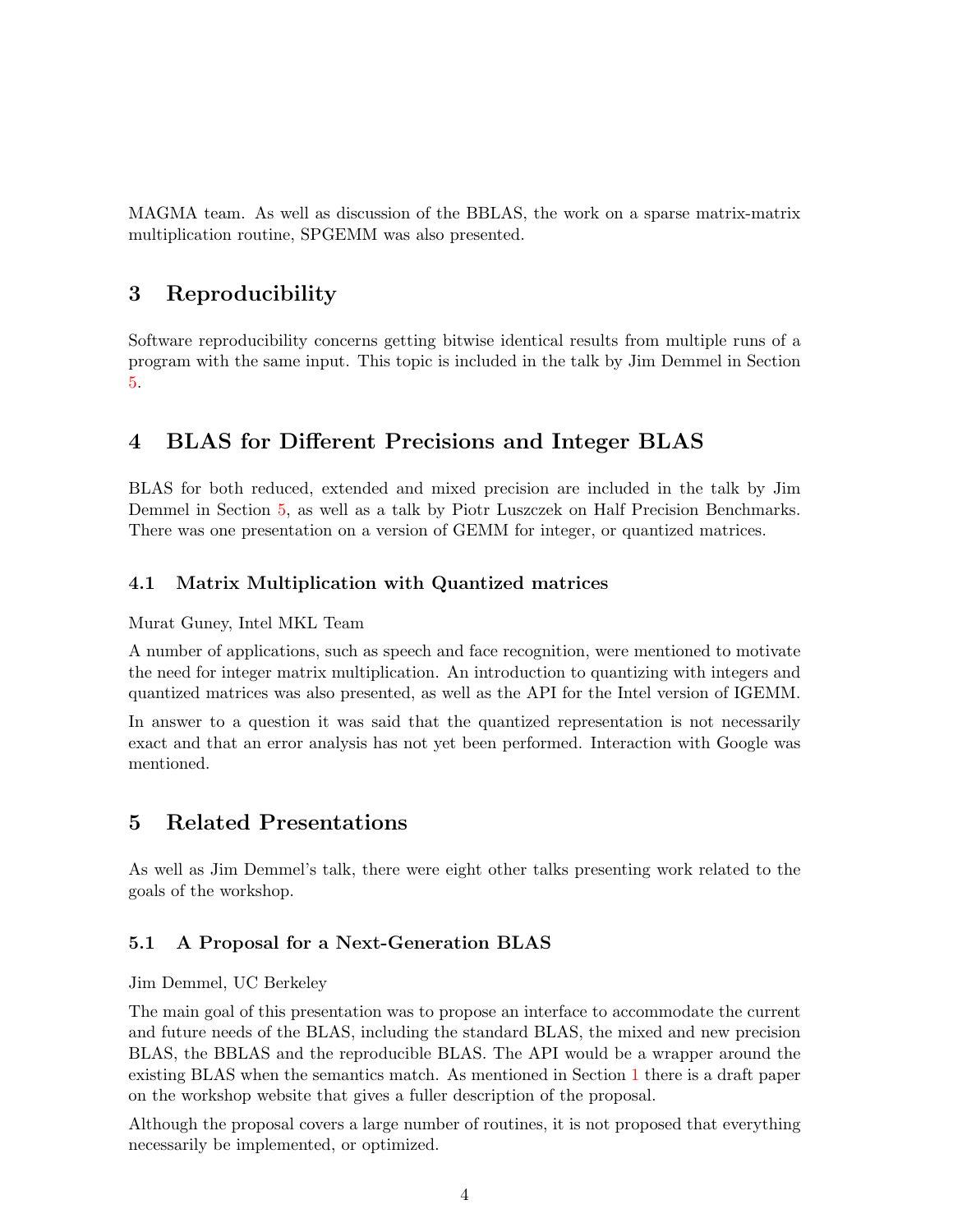A naming scheme to cover all the routines was proposed which, in particular, would allow overloading and thus higher level languages to infer which routine is needed.

It was proposed to deprecate the BLAS error handling routine and to include an LAPACK style INFO argument.

An algorithm for reproducibility was described.

Although there was discussion about the extent of the proposal and the naming scheme, there did not appear to be serious dissent to the proposal.

#### 5.2 Half Precision Benchmarks

Piotr Luszczek, ICL, UTK

A number of applications that use 16 bit floating point arithmetic for speed were mentioned and a fast mixed precision linear equation solver, using iterative refinement was described, together with benchmark results.

## 5.3 High Performance Design of Batched Tensor Computations: Performance Analysis, Modelling, Tuning and Optimization

Azzam Haidar, ICL, UTK

This presentation talked about a number of issues that arise in considering batched tensor computations, particularly in the development of a MAGMA kernel for deep learning and tensor contraction. Topics such as reproducibilty and reliability and data layout were discussed.

## 5.4 The Landscape of High-Performance Tensor Contractions

Paul Springer, Aachen Institute for Advanced Study in Computational Engineering Science, Aachen University

This presentation discussed three approaches for tensor contractions; batch GEMM, flatten into large matrices, or perform transposes implicitly during data movement. It was noted that the performance of GEMM can vary wildly when in a memory bound situation.

Computational chemistry and deep learning were mentioned in answer to the question of what are the applications.

## 5.5 Tensor Contractions with Extended BLAS Kernels on CPU and GPU

Cris Cecka, Nvidia

In this presentation tensor contractions were explained, and applications such as machine learning, deep learning and distributed FFTs were mentioned.

The use of the BBLAS for tensor contractions, especially a strided BBLAS, was described.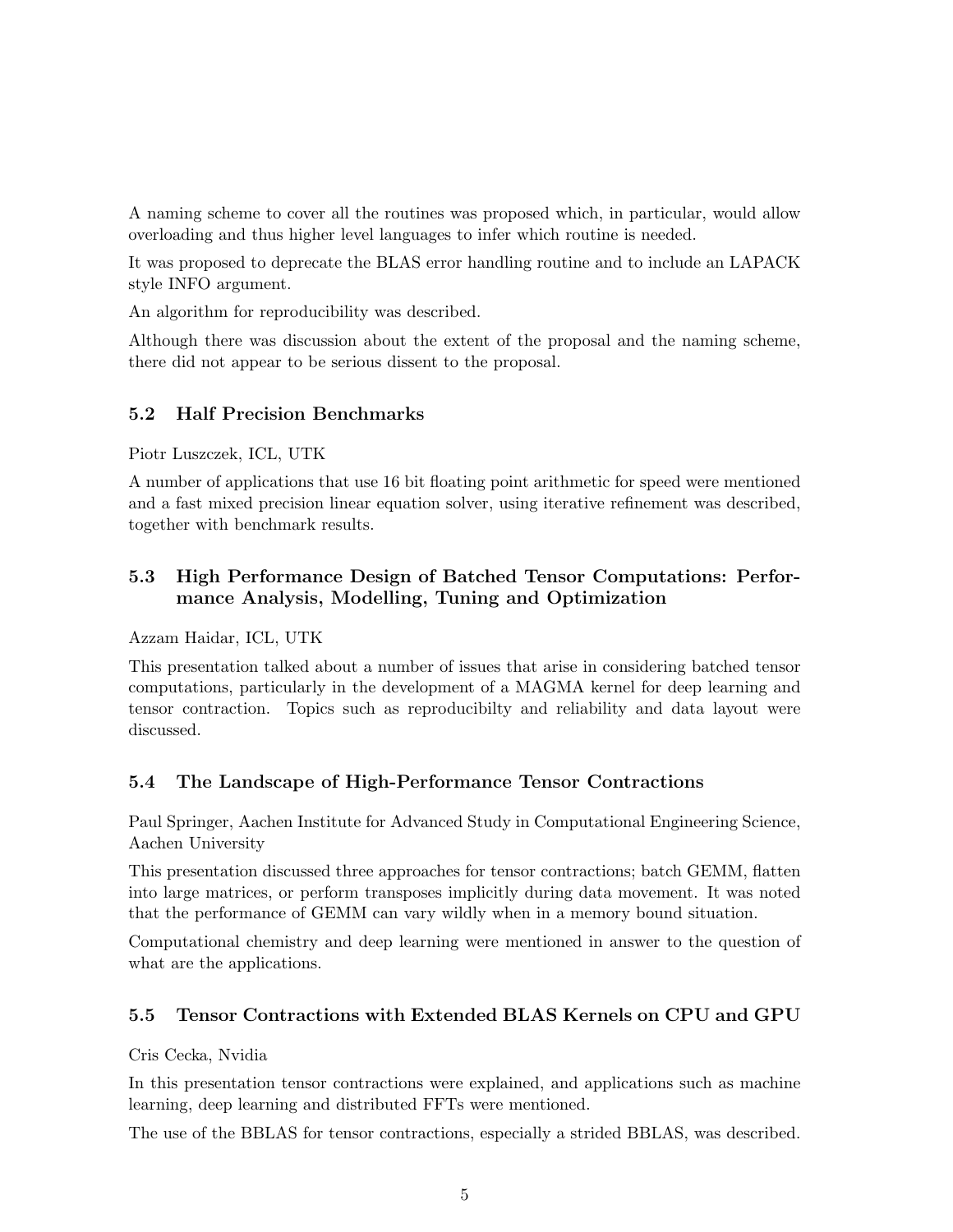## 5.6 Batched Factorization and Inversion Routines for Block-Jacobi Preconditioning on GPUs

## Hartwig Anzt, ICL, UTK

This presentation looked at using a block-Jacobi preconditioner based on diagonal scaling in conjunction with an iterative Krylov method for block structured sparse matrices, such as those arising in finite element methods. The preconditioner setup typically requires the inversion of many small diagonal blocks, so batched inversion of many small systems. It was suggested that Gauss-Jordan elimination be used for the inversion. A batched inversion routine was requested.

There was some discussion on the accuracy of Gauss-Jordan. Nick Higham suggested doing an approximate inverse.

## 5.7 Exploiting Batched Operation in Applications

Hatem Ltaief, Extreme Computing Research Centre, KAUST

This presentation showed a number of applications that lead to the need to solve large covariance matrix problems. The proposed solution methods require the Cholesky factorization of many, often low rank, matrices. The KAUST KBLAS, and the HBLAS for batched operations, were described.

There was discussion about the effect of missing data on positive definiteness, and the preservation of positive definiteness of the original matrix.

## 5.8 Autotuning Dense Batched QR Factorizations on GPU

#### Wissam Sid-Lakhdar, Texas A&M University

This presentation considered the factorization of a sparse matrix using the multifrontal QR method on a shared memory computer with one, or more, GPUs. The proposed method requires a batched dense QR solver and batched GEMM. Since it is hard to write efficient portable code for GPUs, it was proposed to write highly parameterised code and use autotuning. The approach to autotuning as described, with especial attention to the optimization problem.

## 5.9 NLAFET: Overview and Status Report

Bo Kågström, Umeå University

This presentation described the project NLAFET<sup>[7](#page-6-0)</sup> funded under the European Commission's program Horizon 2020, the goals of which have much in common with those of this workshop. An update on the progress since the previous workshop was given, together with some of the results obtained so far.

<span id="page-6-0"></span><sup>7</sup>Numerical Linear Algebra for Future and Emerging Technologies. [www.nlafet.eu/](http://www.nlafet.eu/)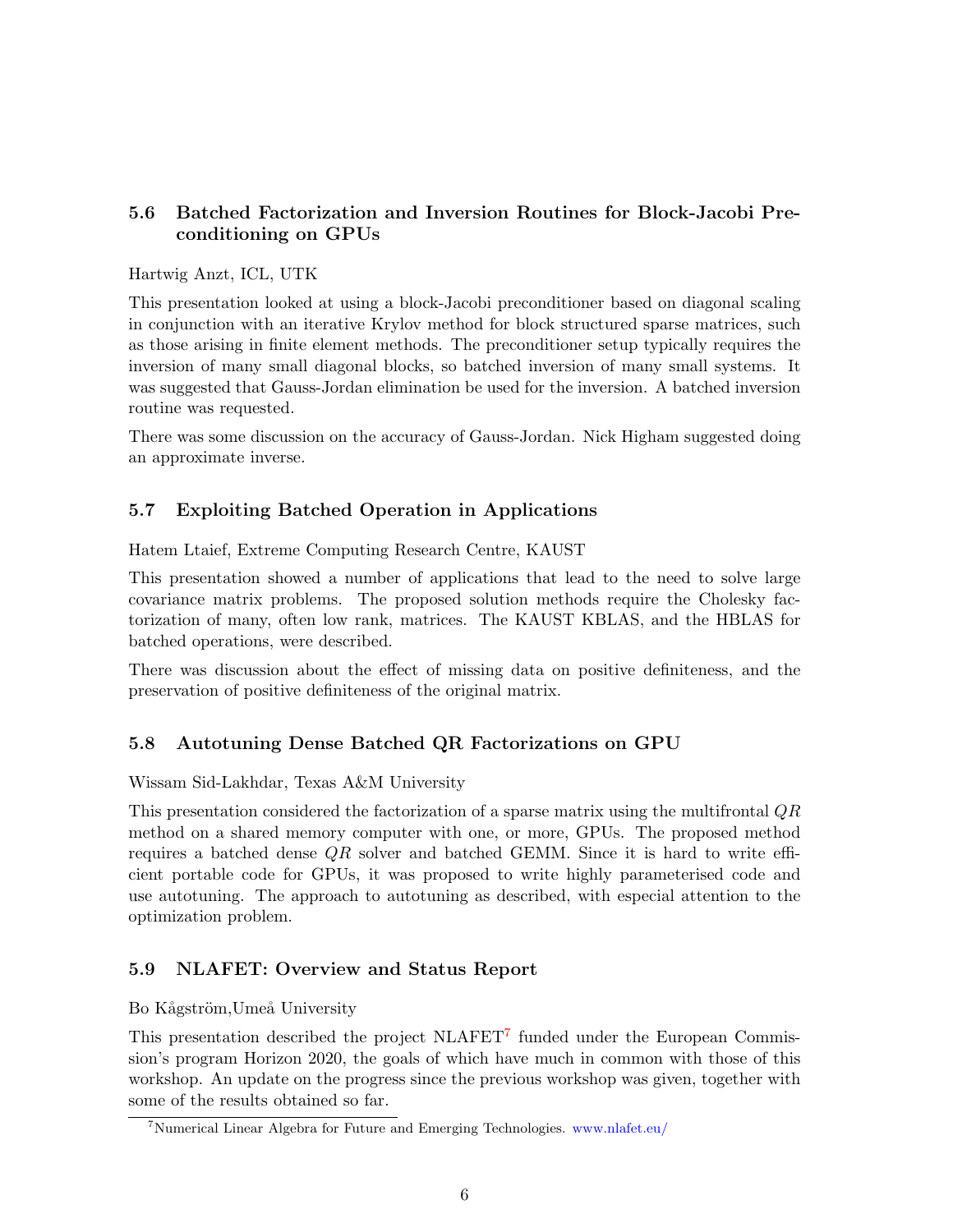There was some discussion about on-line autotuning concerning speed and suitable optimization methods.

## 6 Vendor Presentations

In this session seven vendors gave presentations, but the presentation by Tim Costa of Intel is described in Section [2](#page-1-3) and the presentation by Cris Cecka of Nvidea is in Section [5.](#page-4-0)

#### 6.1 ARM Performance Libraries – Current and future interests

Chris Goodyer, ARM

This talk introduced the ARM performance libraries and discussed some of their plans and hopes that were relevant to the workshop. For example, ARM will include the BBLAS once an API has been agreed. An update from the previous workshop was given on High Precision Accumulator and High Precision Anchored Numbers.

#### 6.2 NAG Update

Mike Dewar, NAG Ltd

This talk introduced NAG and the NAG Library indicating new and planned functionality. Mention was made of the strong demand for bitwise reproducibility from big finance companies because their code needs to be certified.

#### 6.3 MATLAB and BLAS

Pat Quillen, MathWorks

This presentation described the relationship between the MATLAB and the BLAS, the importance of reproducibility and how MATLAB handles it. The BBLAS are included, but currently little used. There is also appears to be little demand for reduced and mixed precision BLAS.

#### 6.4 BLAS Usage + (Sparse) Tensor Compilation

#### Shoaib Kamil, Adobe Research

This presentation discussed the importance to Adobe of the BLAS, particularly in the area of neural networks. Requirements for BBLAS, quantized integer and FP16, and mixedprecision were mentioned. The development of a Tensor Algebra Compiler, to automatically design kernels for specific tensor contractions, was described.